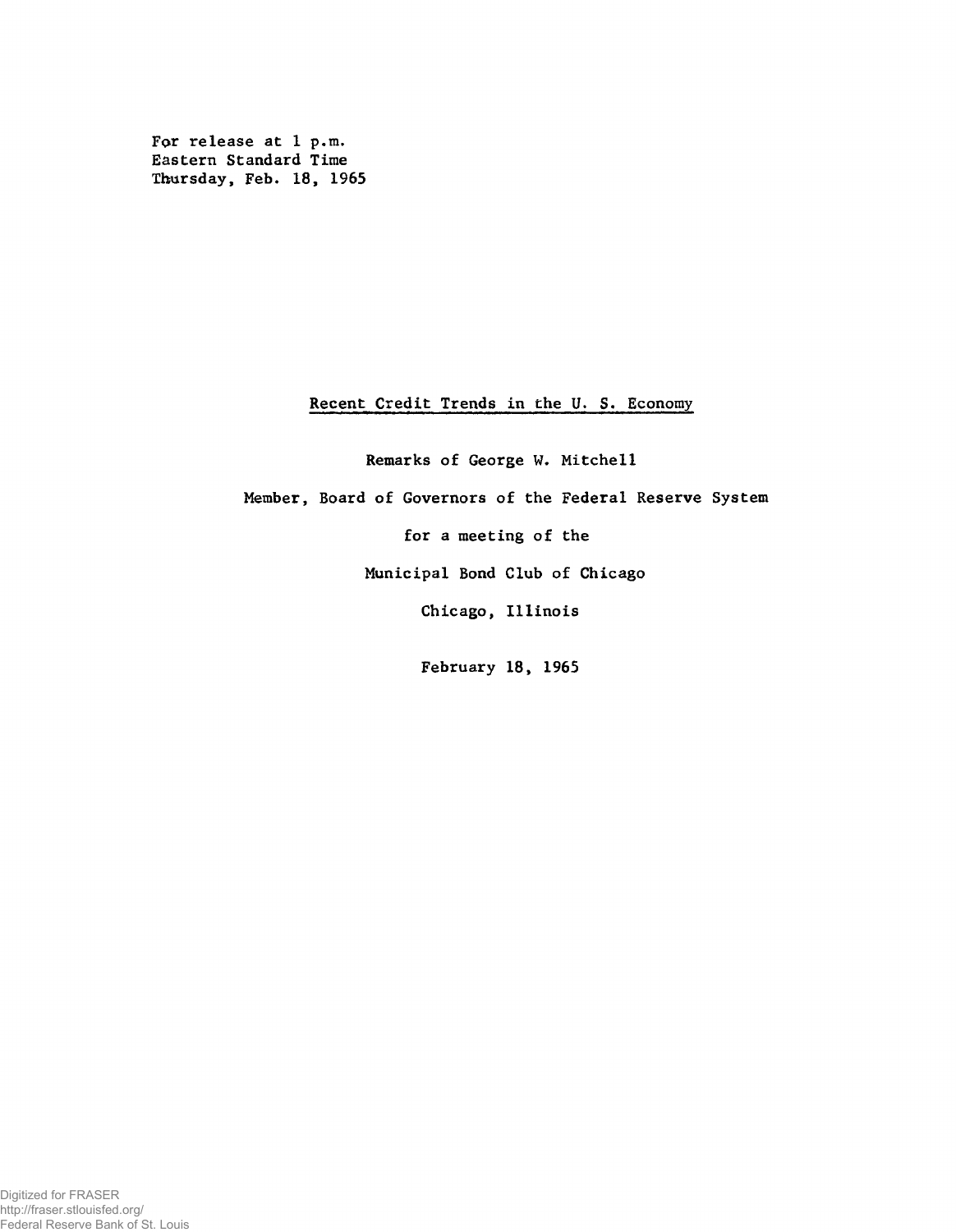## Recent Credit Trends in the U. S. Economy

Nearly two decades have elapsed since the end of World War II and the U. S. economy is now showing respectable stability and growth. Reasonable price stability has been achieved in recent years, and growth has been well sustained since early 1961 in the longest expansion of the postwar period.

However, the more remote the growth-stimulative effects of war shortages and wartime liquidity accumulations become, the less certain it is that growth will be sustained at recent rates. Some economic forecasters and observers now hint that the current 4-year old expansion is cresting, becoming unsustainable for the usual reasons, or is being perpetuated by some type of structural stimulant which will shortly be diluted or neutralized. It is not my intention to review the cyclical posture of the U. S. economy today and present you with a near- or long-term forecast. Rather I would like to turn your attention to characteristics of our present-day economy which reveal evidences of stress or strength.

The techniques for checking out the nation's economic health and stamina are limited by our understanding of economic relationships or processes and by the facts that can be assembled to make that understanding usable. Not surprisingly, economists differ in their awareness of the facts and the way in which they should be employed to reach an economic diagnosis. And so there ensues a variety of advice, admonition, or assurance.

My intention is not to try to persuade you to anything but simply to share with you my own effort to look retrospectively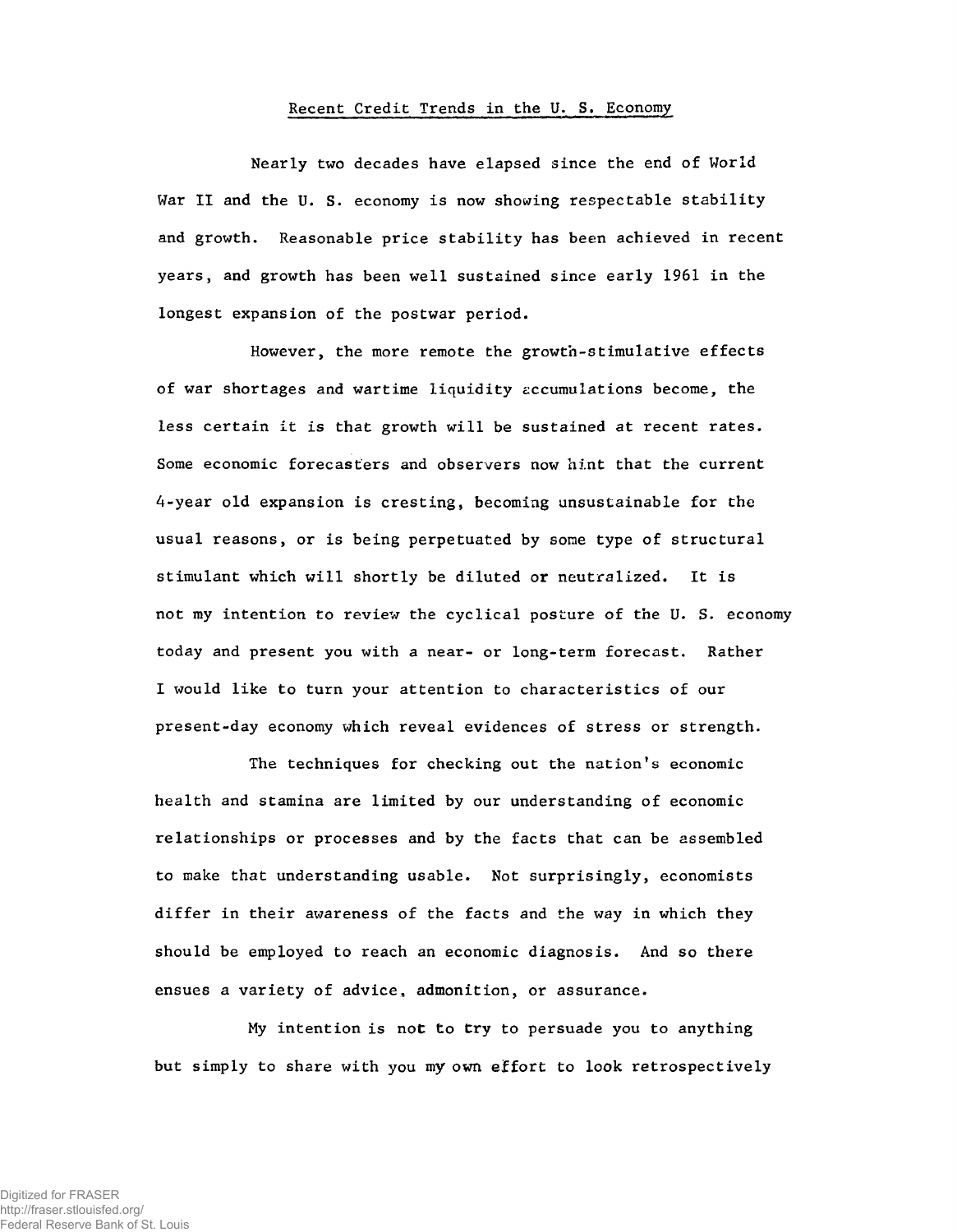at some aspects of our present economic situation, to see if hidden or evident stresses and strains exist which may make the economy's recent stability and growth record vulnerable.

Because such a task is far too extensive for a single luncheon speech I will limit my remarks today to an examination of some credit aspects of the economy.

Questions about the economy's ability to continue growing at present rates are often directed to the volume of funds being raised in credit and equity markets. The total has expanded in each year of the current upswing and is estimated to have reached \$70 billion in 1964. Some fears that imbalances are developing in the economy relate directly to this continued growth and to the record level of credit outstanding. Others are concerned with changes in the pattern of saving and lending that have occurred in the present expansion as compared with earlier periods of economic growth. I will approach these questions by considering, in turn, the major sectors of the economy. What changes have, in fact, taken place in the role of households, corporations and the various levels of government as suppliers and users of funds?

Households. A very large proportion of the funds supplied in credit markets comes, directly or indirectly, from the savings flows of households. With personal income--and particularly income after taxes--increasing rapidly, household saving has expanded to record levels. Such savings may be used to purchase real capital goods--consumers durables and houses, to repay debts or to acquire financial assets.

-2-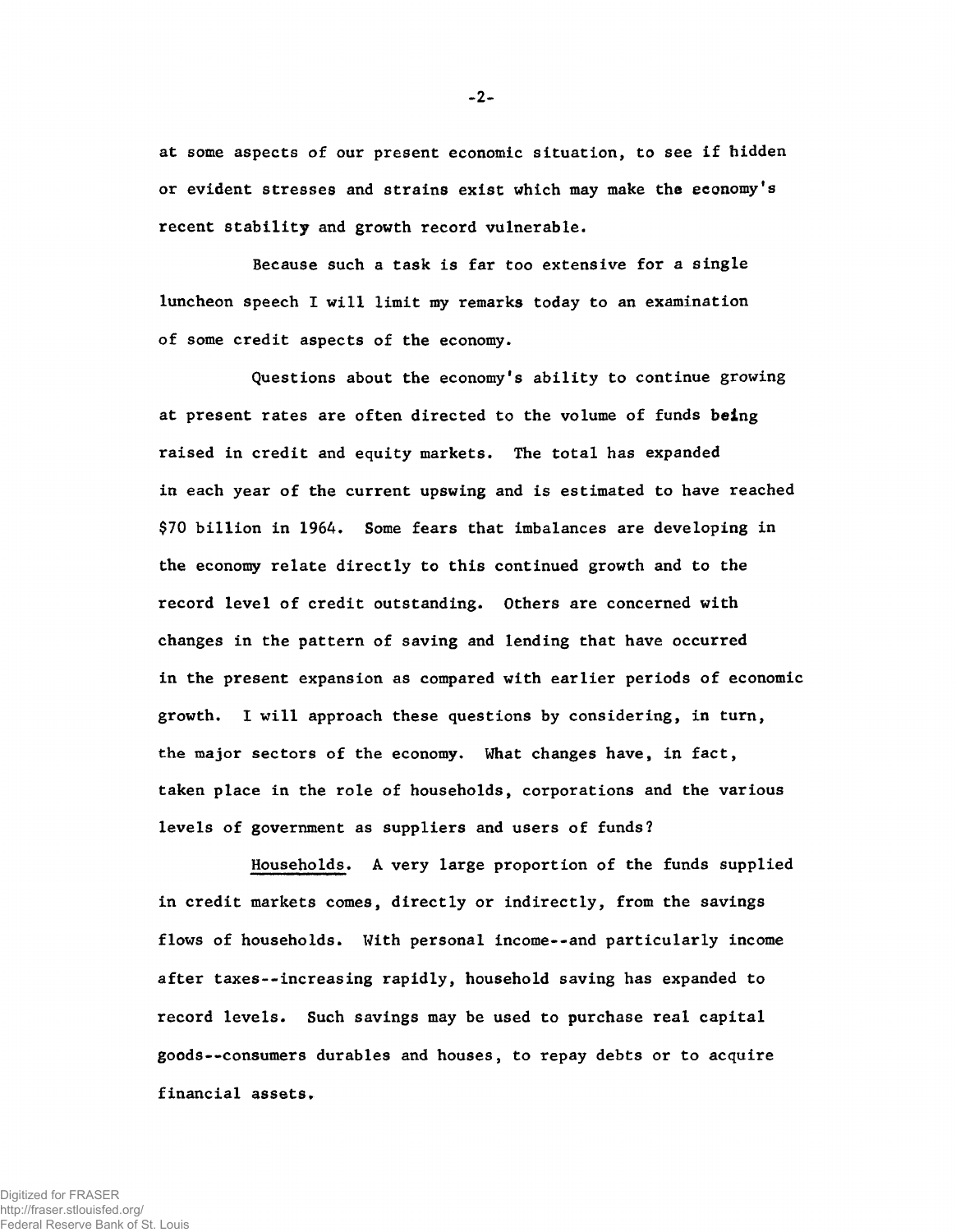The broadest measure of saving combines all these uses and is sometimes called "gross saving," since it does not take into account the fact that even durables wear out and ultimately have to be replaced. Gross saving, measured in this way, now amounts to about \$100 billion and accounts for more than one-fifth of disposable income. This fraction has been nearly constant over the current upswing, and does not differ much from earlier years. Thus the first change in household saving to note is its record level, which can be attributed directly to the continuing growth of after-tax income.

The second change in household saving is that consumers have been adding to their financial assets relatively more rapidly than they have been building up equity in physical assets. Since 1960, consumer purchases of capital goods have not kept pace with the rise in income, despite the fact that the increase in household indebtedness has matched or exceeded income growth in all years except 1964. Thus the annual addition to consumers' equity in capital goods (as measured by current capital expenditures less the increase in household debt) has risen only from \$50 billion in 1960 to \$55 billion in 1964, and most of this increase was in the past year.

On the other hand, savings in financial form have grown more rapidly over the past 4 years than in earlier periods of rapid economic growth and have absorbed a higher proportion of income. Annual acquisitions of financial assets rose from a low of \$24 billion in 1960 to \$48 billion last year. And this represents

-3-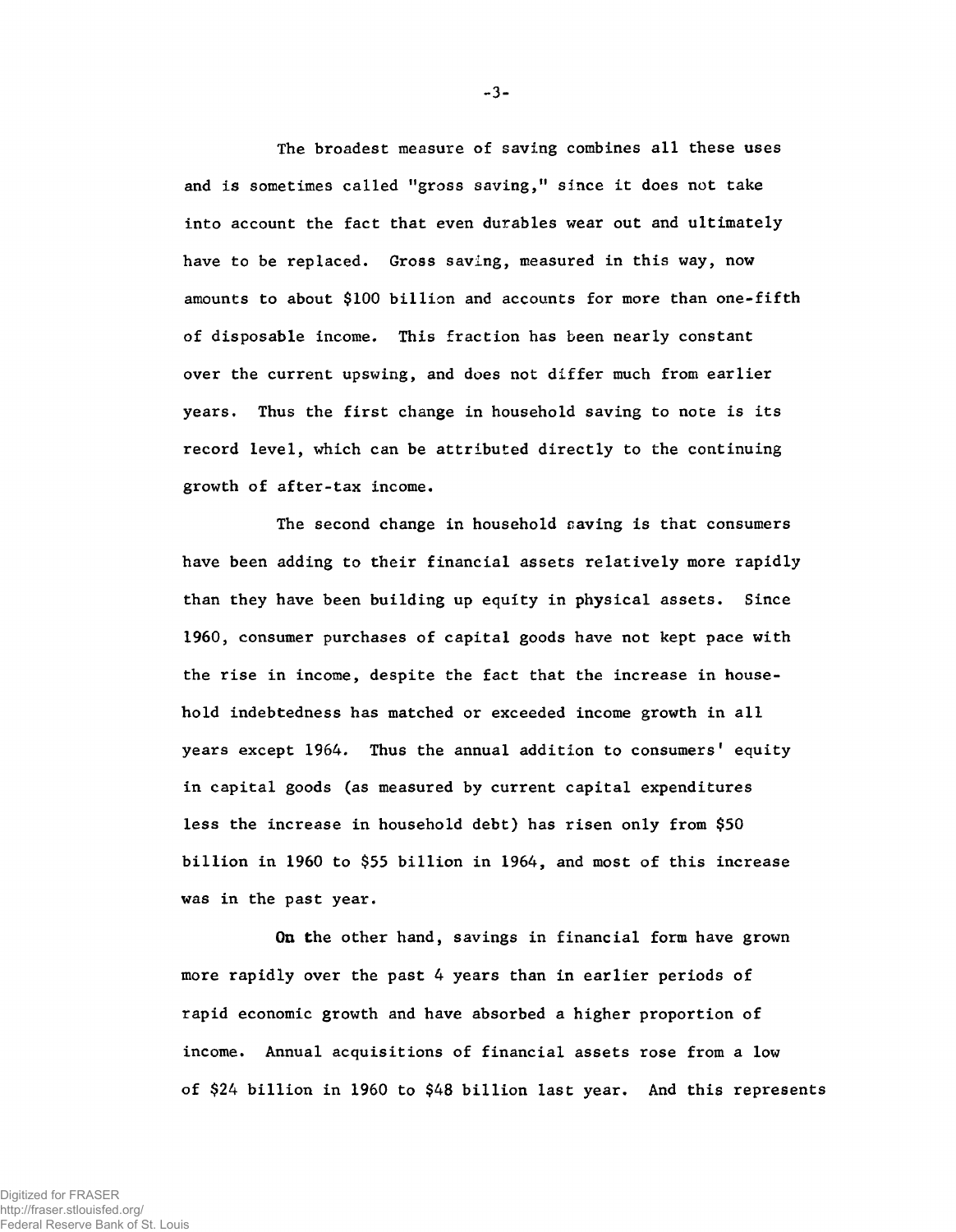new acquisitions only; it does not include appreciation due to the continuing rise of stock prices.

The third change in recent household savings patterns concerns the type of financial asset acquired. Households have entrusted a higher proportion of their savings to financial intermediaries. This development has several origins, but at least part of it simply reflects a longer term trend toward more intermediation in U. S. capital markets.

For one thing, a significant share of saving is not subject to any material extent to current decisions by households so far as amount and form is concerned. Inflows to insurance companies and pension funds are contractual, and individuals have only a limited opportunity, if any, to vary the amount they contribute. With a steady uptrend in such commitments, insurance and pension fund reserves have grown at a somewhat more rapid rate than income, and their increase last year added nearly \$15 billion to the financial assets attributed to the household sector.

But the really outstanding development is the change that has occurred in savings in depositary forms--time and savings deposits at commercial banks and accounts at other savings institutions. This type of saving permits households to accumulate assets in convenient liquid form while institutions make funds available to longer term borrowers, and it has been subject to a continuing growth trend throughout the postwar period.

Digitized for FRASER http://fraser.stlouisfed.org/ Federal Reserve Bank of St. Louis -4-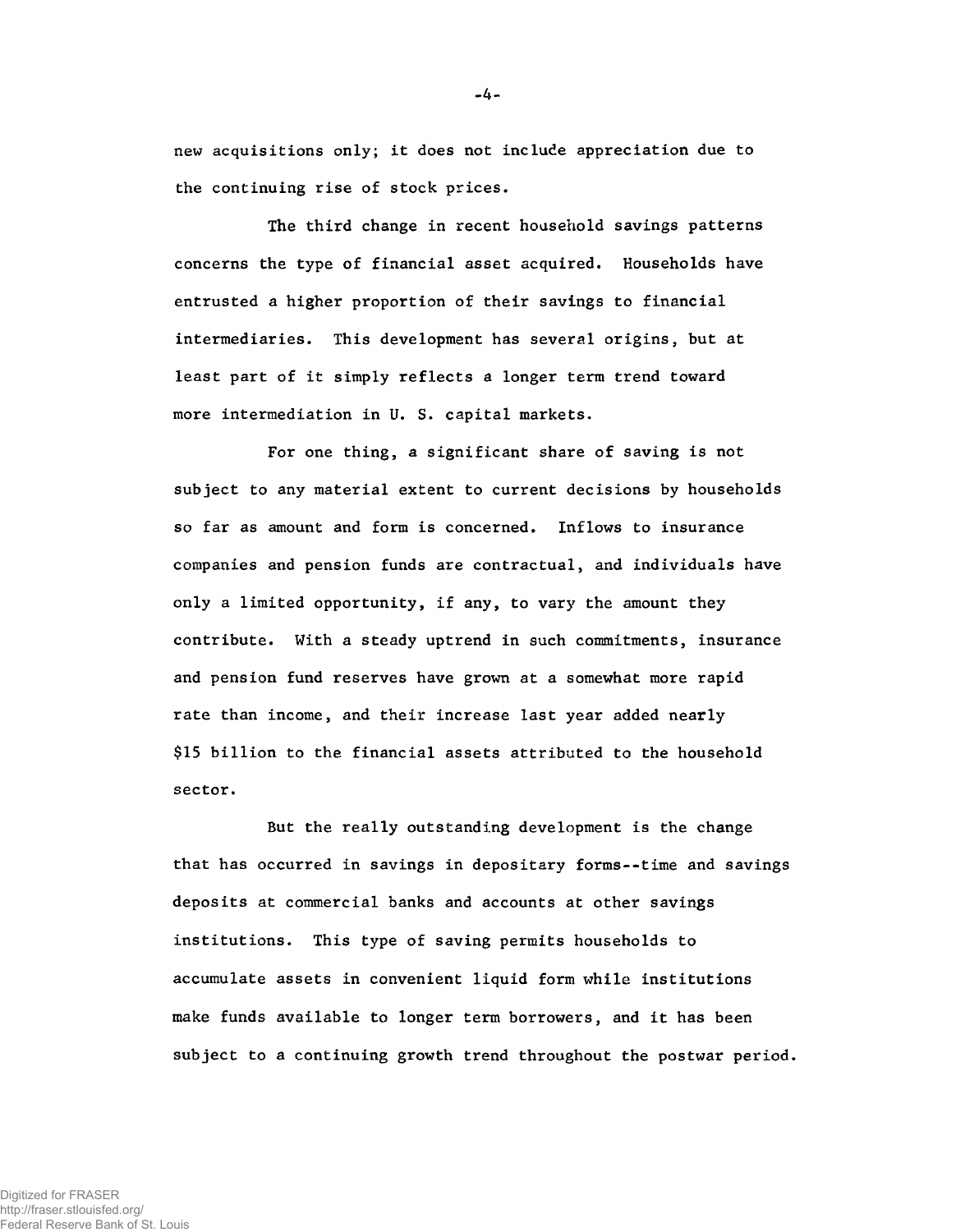But this long-run trend cannot explain the recent explosive rise in depositary savings nor the way in which it has deviated from an established cyclical pattern.

In past cycles, the proportion of household saving taking depositary form has typically been highest in the early stages of the upswing because, at that stage, depositary rates have been more attractive compared with yields on alternative market instruments. Later, as demands for funds have risen and credit stringencies have developed, interest rates in the market have climbed more rapidly than depositary returns. At this later stage of expansion, rising household incomes have generated greater savings flows, but more of the increase has been directed toward purchase of market instruments.

During the current cycle, this sequence has been greatly modified. Market yields have risen less sharply than has often been the case in earlier expansions, while increases in depositary rates have kept such savings generally competitive with market alternatives. On the basis of previous experience, the sharp rise in depositary saving which occurred in 1961 might have been expected, but the even larger increase in 1962 would not. At the beginning of that year, however, the change in Regulation Q permitted commercial banks to increase their rates on time and savings deposits. Such deposits increased very rapidly, the portion held by households rising by \$11.5 billion as compared with \$6.8 billion the previous year. Other savings institutions also raised their rates, and in the ensuing vigorous competition for funds they continued to experience growing savings inflows.

Digitized for FRASER http://fraser.stlouisfed.org/ Federal Reserve Bank of St. Louis **-** 5 **-**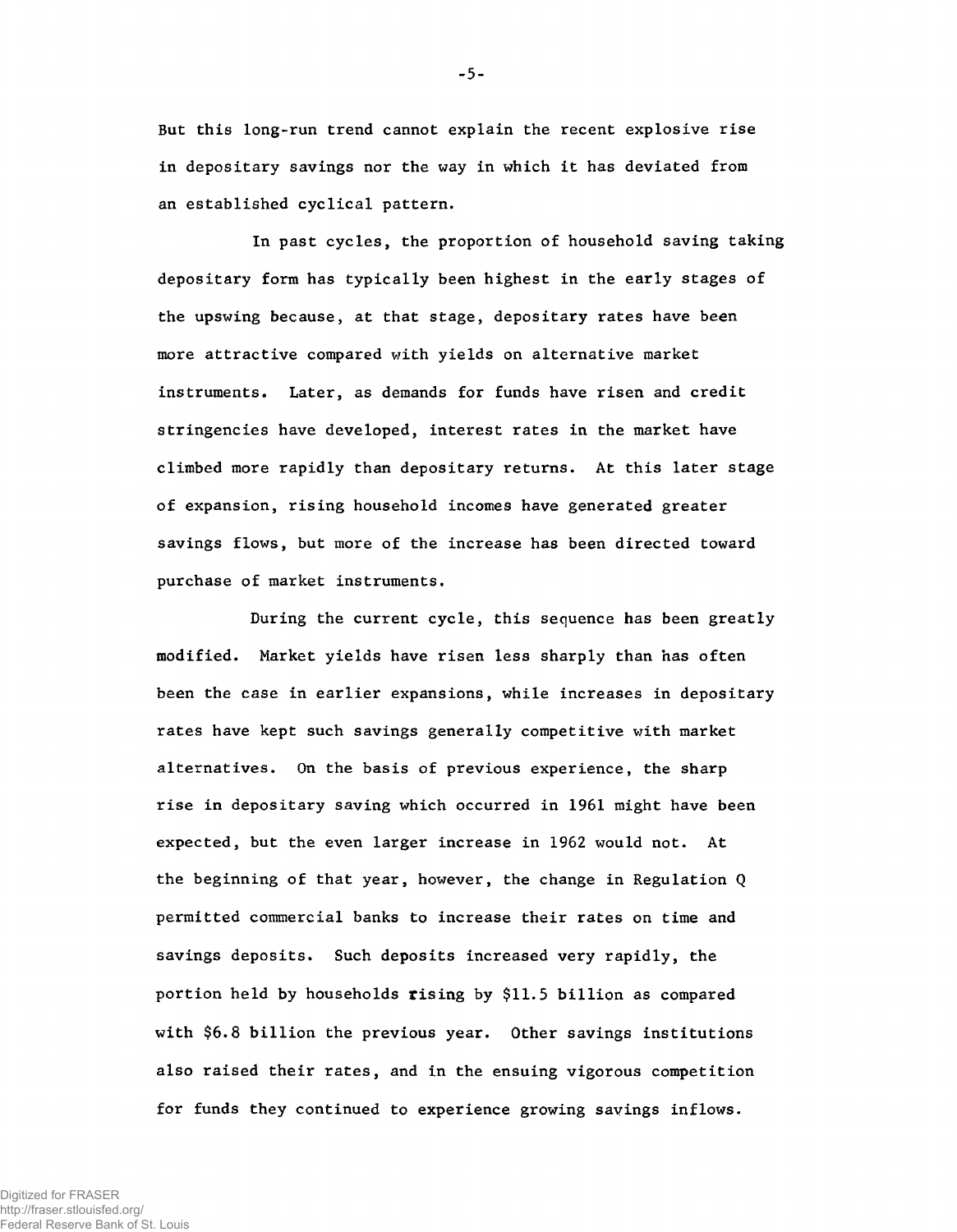In 1963 and 1964, the inflow of household savings to commercial banks readjusted to a somewhat lower level but remained much above inflows in earlier years. Moreover, flows to other savings institutions have continued to rise. Thus, although direct acquisitions of market instruments by households grew from less than \$3 billion in 1961 to about \$8 billion last year, they were still only one-third as much as the \$24 billion added to household savings accounts of all types in 1964.

In sum, record incomes have permitted record levels of household saving. An exceptionally high proportion of these savings has taken financial form. And households have chosen to hold an exceptionally large share of this total as claims on financial institutions. The end product of these three developments has been an unprecedented flow of funds into capital markets through financial intermediaries.

Corporations. Corporations, like households, are both users and suppliers of credit, and in both respects their performance during the current economic expansion has differed to some degree from earlier postwar experience.

As compared with earlier periods of economic growth, corporations have been relatively less dependent on credit and equity markets for funds to finance business expansion and rising levels of activity. External financing--in such forms as security offerings, mortgage borrowing, and bank loans--has been substantial in absolute terms, but the rise over the course of the upswing has been unusually moderate relative to the growth in corporate output and income.

-6-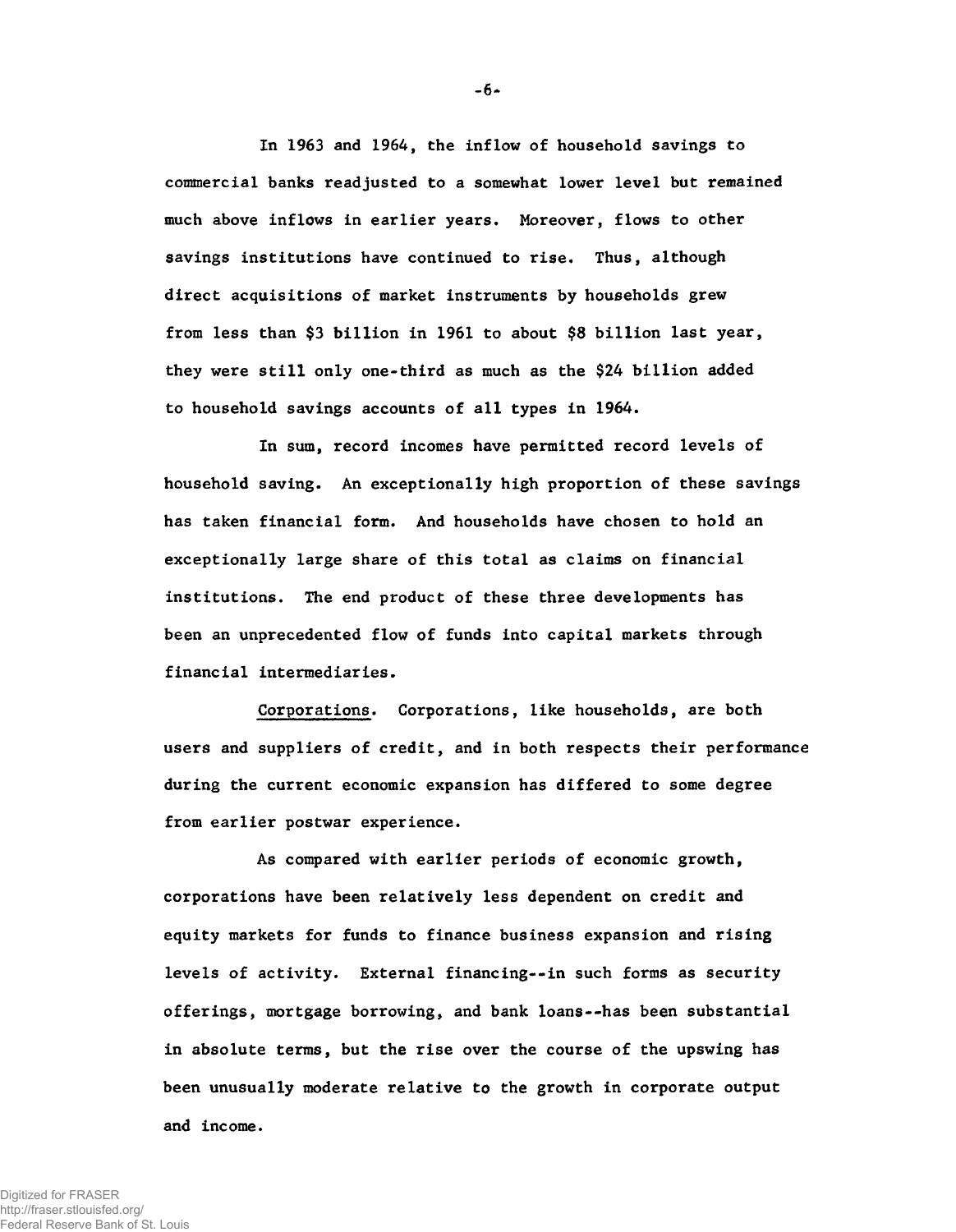The degree to which corporations rely on external financing depends in large part on the extent to which they have funds available internally in the form of depreciation reserves and retained earnings. Both of these internal flows have been unusually high in recent years. Liberalized tax guidelines have permitted more rapid accumulation of depreciation reserves. Profit margins, which usually decline as the expansion phase of the cycle generates bottlenecks and imbalances, resisted erosion--at least well into 1964--and tax reductions have increased the share of gross profit carried through to after tax income.

At the same time that internal funds have been unusually ample compared with earlier cyclical upswings, corporate domestic outlays on plant and equipment have risen somewhat less sharply than at some times in the past. In consequence, funds available from internal sources have continued--for the corporate sector as a whole--to exceed such capital outlays. Another element in the less pressing demand for funds, and particularly for bank loans, has been the very moderate rate of inventory accumulation. Unusually large sums, on the other hand, have been applied to such uses as granting increased trade credit to unincorporated businesses and consumers, and for direct investment abroad.

Holdings of financial assets, primarily liquid assets, have also been increased. This increase in liquid holdings has been significant in size but it does not represent a build-up in the relative liquidity of corporations. In fact, short-term

-7-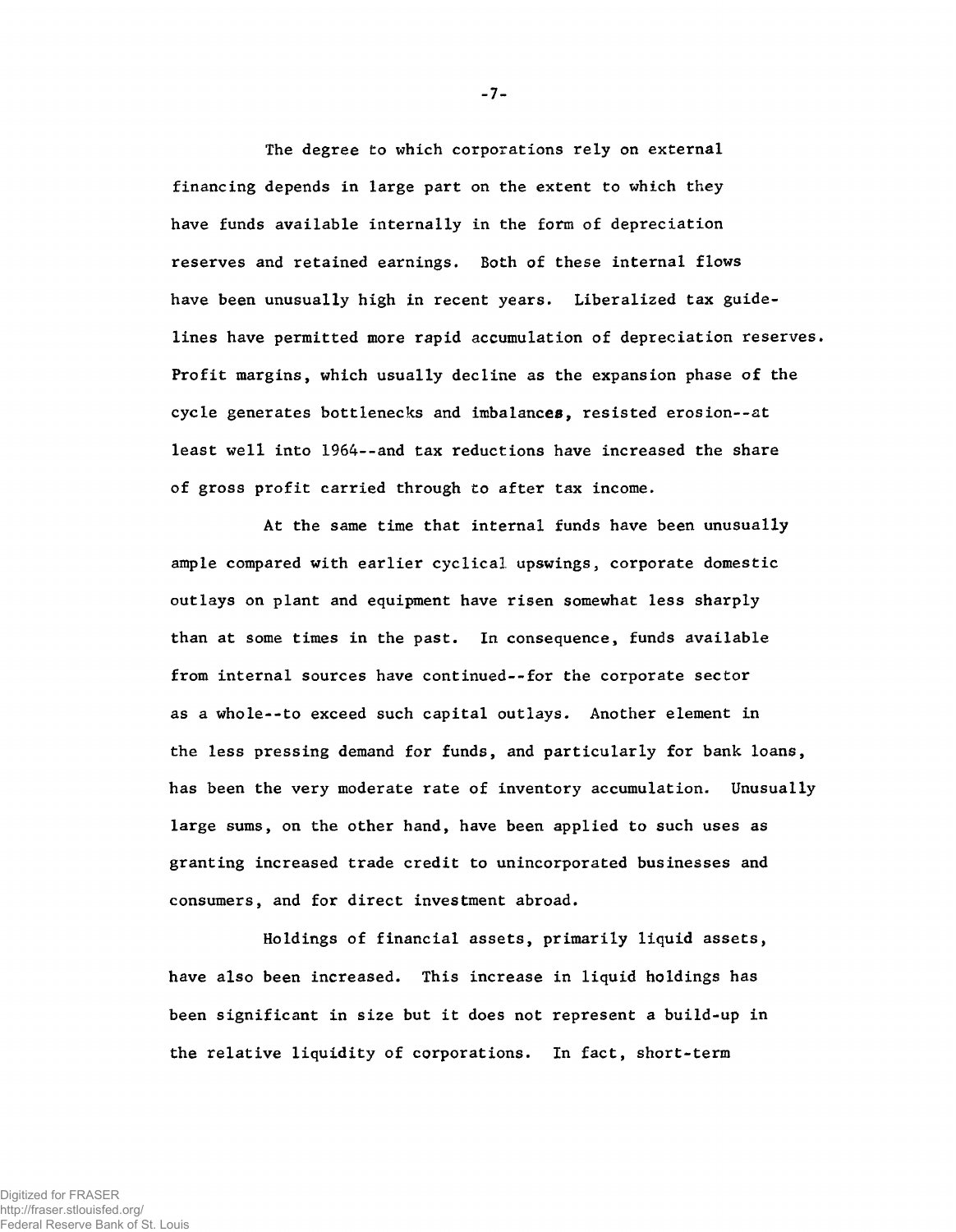liabilities and measures of transactions needs have grown faster than liquid asset holdings, so that conventional liquidity ratios for the corporate sector of the economy are at historically low levels.

More important than changes in the level of corporate liquid asset holdings have been changes in the form in which they are held. Corporations, like households, have shifted funds from direct investments in short-term Government and other marketable debt instruments to intermediaries--specifically to commercial banks in the form of negotiable certificates of deposit. In this, they have been influenced by the unusually favorable rate comparisons already noted, and their action parallels the actions of household savers in making a larger proportion of all funds available through financial institutions.

Government. Along with households and businesses, units of government at all levels are important participants in the credit and equity markets. As you know, State and local governments have done a record amount of market financing in recent years. For each of the past two years, the net increase in State and local obligations outstanding has amounted to \$6.5 billion or more. Most of this growth has not been related primarily to the phase of the cycle. Instead, financing needs have roughly paralleled growth in the activities performed by local government units.

Government units below the Federal level have also become increasingly important factors in upplying funds to credit markets.

 $-8-$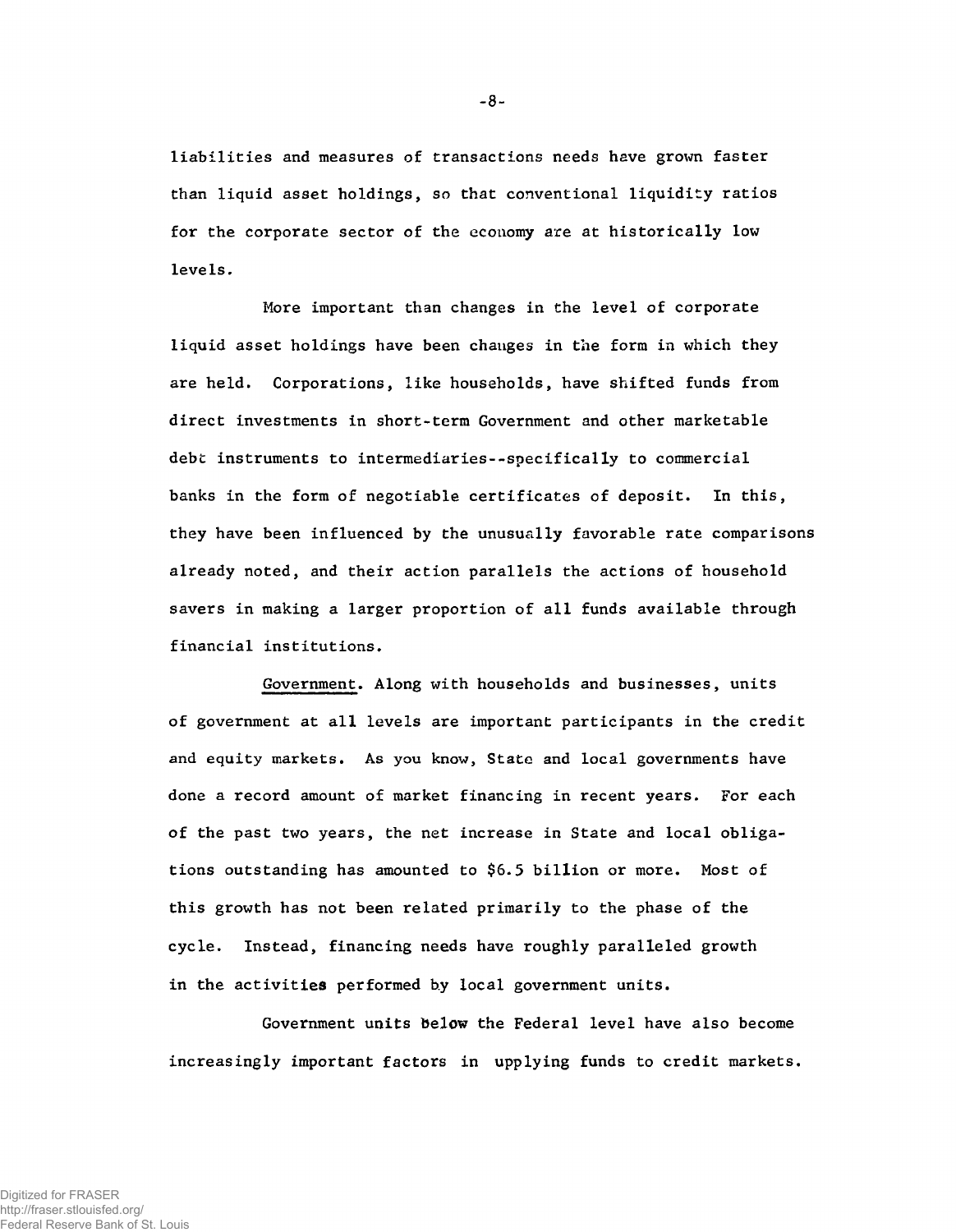Much of this growth reflects the increase in reserves accumulated for retirement funds and other purposes, and like the need for long-term funds is not primarily a cyclical development. But changes in interest rate relationships have affected the behavior of State and local authorities in the financial markets in several significant ways.

- 9-

Relatively low long-term interest costs, compared with returns available on short-term instruments, have led some units to refund high-coupon issues substantially in advance of the earliest call date and make the proceeds available for interim investment. This has augmented the total of liquid funds available, and, as in the case of other sectors of the economy, a higher proportion of these funds have been placed with banks in the form of certificates of deposit.

The role played by the Federal government in the present upswing contrasts with that followed in the two preceeding business cycles. In the course of the current upswing, the Government sector through fiscal policy has played a sustaining role in implementing the expansion in demand. In other recent periods of economic expansion, the Federal budget has moved from a position of deficit at the trough to one of substantial surplus during the expansion phase. The upswing which began in 1961, however, has been marked by a moderate continuing deficit. A small surplus developed toward the end of 1963, but was quickly reversed by the general tax reduction early in 1964. While Federal expenditures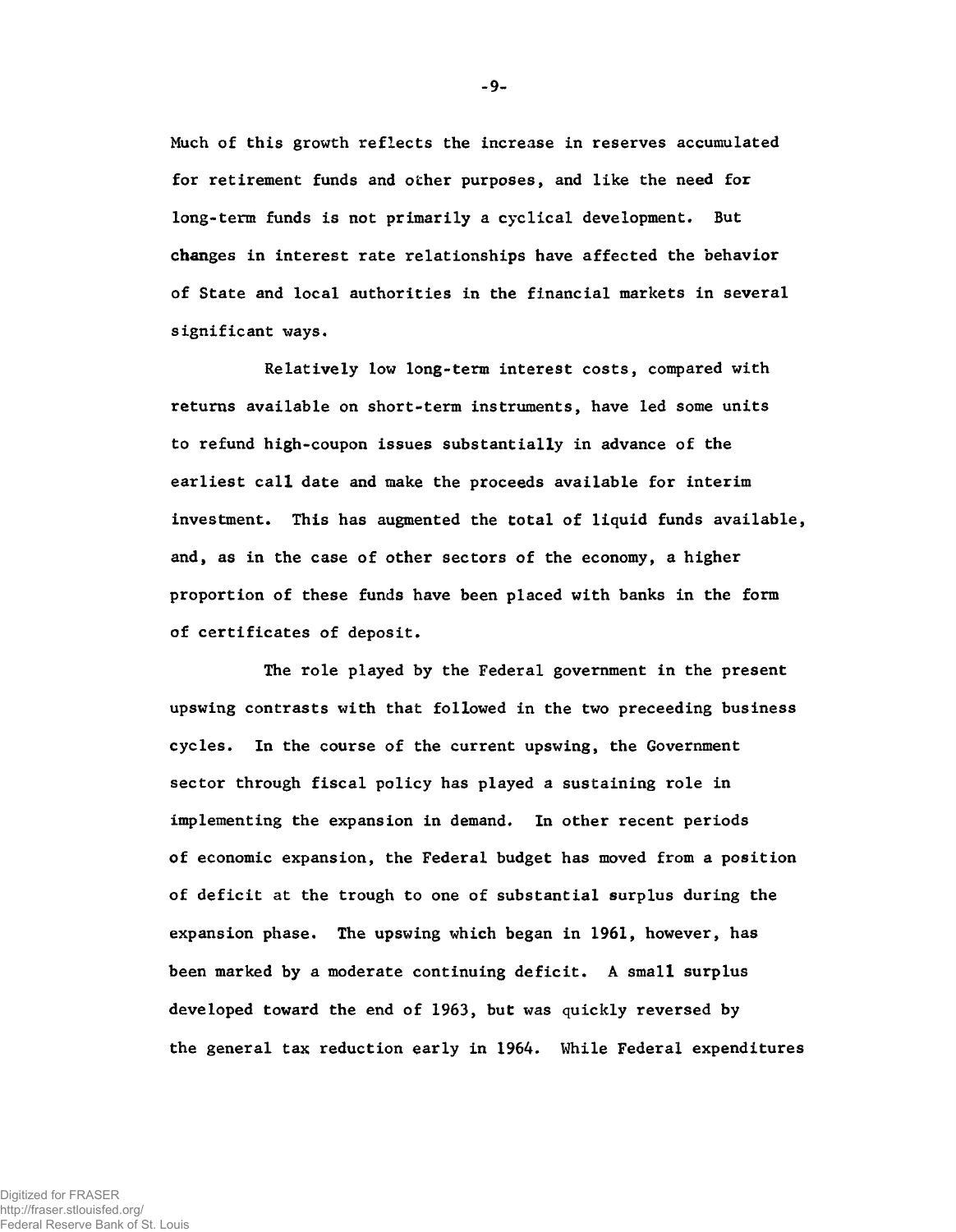have risen more rapidly during the current expansion than in either the 1954-57 or the 1958-60 periods, fiscal policy has been exercised more importantly through changes in tax rates and structure.

The greater support furnished the economy in the current cycle by this continuing contribution of the Federal Government to aggregate demand has supplemented the relatively moderate growth in corporate investment outlays and consumer spending for capital goods into 1964. Thus, fiscal policy has been unusually appropriate, in view of the character of demands in the private sectors during much of the current upswing.

## Implications

It seems to me that some important conclusions flow logically from the foregoing description of financial developments in the current economic expansion. These I would summarize as follows:

First, it is evident that saving has been at record levels in recent years, primarily reflecting high and rising personal incomes and business profits. Within the saving total, the flow of financial saving has grown more than proportionately, as a relatively weak private propensity to spend has been compensated by an expansive Federal fiscal policy. Indeed, savings flows at times have been so high that they have put long-term interest rates under downward pressure, and, in competing for investment outlets, lenders have had to liberalize their terms and standards of credit extension in order to remain fully invested.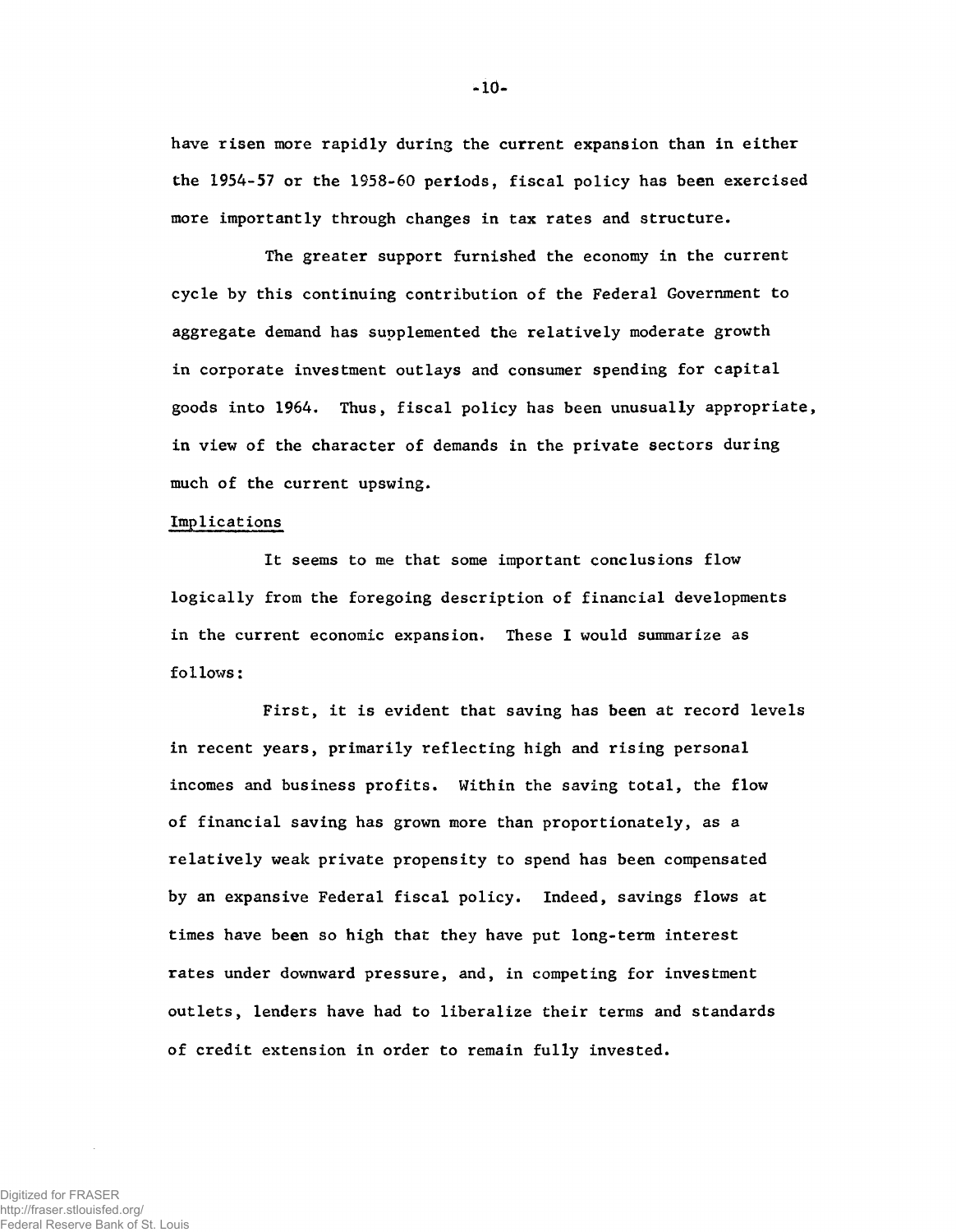Second, an unusually large part of this record total of financial saving in the current cycle has flowed through institutional intermediaries with commercial banks greatly increasing their share. Mainly responsible for the structural shift toward institutions in general and banks in particular have been the increases in interest rates available on such savings, following successive upward adjustments in Regulation Q ceilings, and the marked strengthening in the competition for savings among financial institutions. The counterpart of the increased role of banks as recipients of intermediated savings has been their greater relative importance in accommodating total credit demands in this expansion, compared with earlier upswings.

Third, the institutions--including the commercial banks-have used their enlarged inflows of interest-bearing funds to invest heavily in capital market-type assets, such as mortgages, municipals, and corporate and Treasury bonds. The expansion in such holdings partly reflects the increased flow of funds through traditional channels. But the higher cost of savings funds has put institutions under pressure to find higher yielding, and, in many cases, longer term assets, and, in addition, shifts in the portfolio composition of the commercial banks have reflected the presumably greater stability of savings as compared with demand deposits.

Fourth, the combined effect of increased competition for short-term savings funds, on the one hand, and for long-term investment outlets, on the other, has operated to compress the

-11-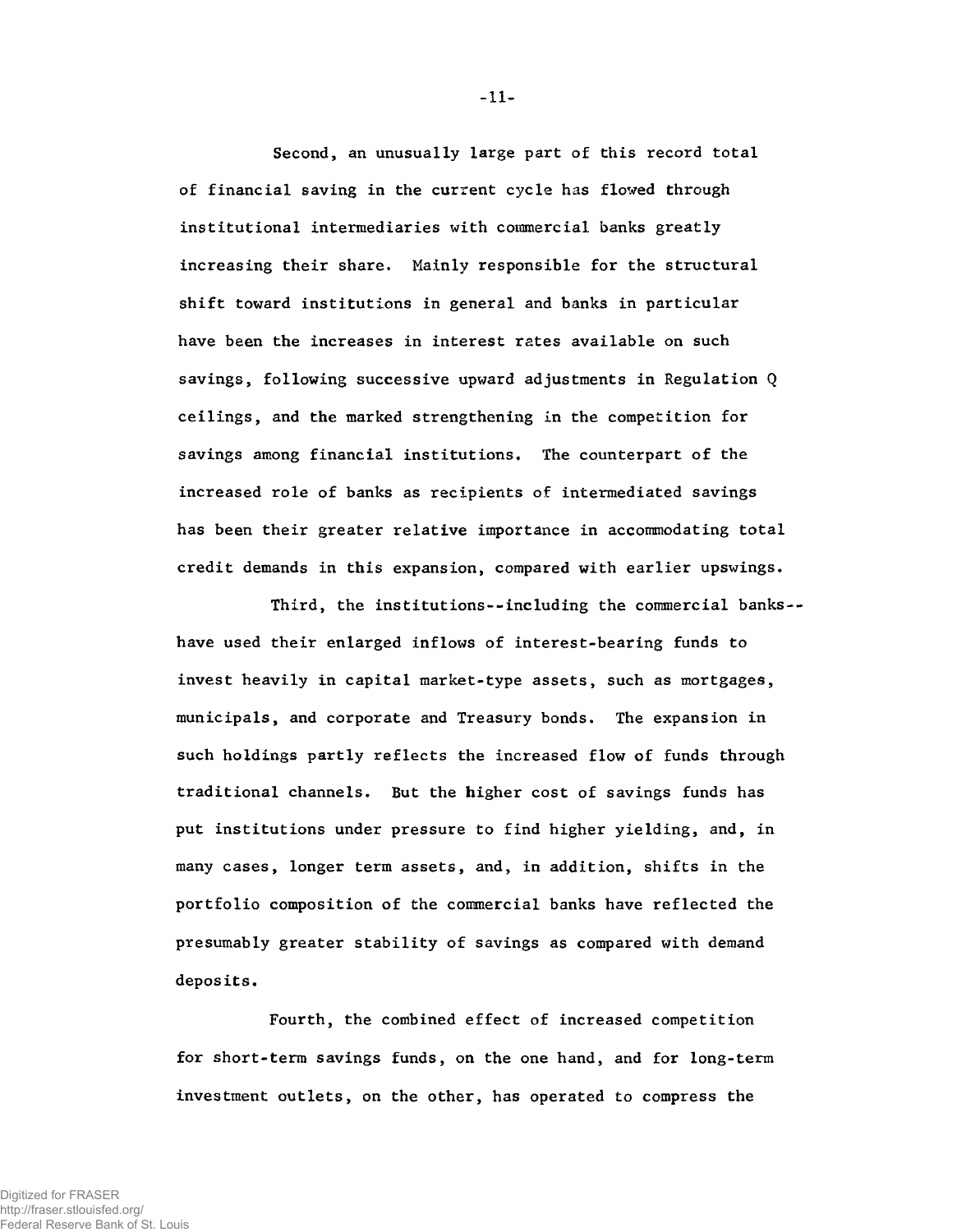spread between short- and long-term yields. This has had the beneficial side effect, so far as our balance of payments has been concerned, of contributing to the rise in short-term rates while stabilizing the cost of funds to long-term borrowers. In this way, the growing intermediation of savings has helped reinforce the conduct of monetary policy in this period.

This summary of recent savings developments raises a number of important questions. One may ask whether we are saving too much in the aggregate and, even if not, whether too much saving is taking the form of claims on depositary-type financial intermediaries. Further, there is the question whether the intermediation process, in which institutions issue liquid claims and use the proceeds to acquire long-term assets, could under some circumstances prove disruptive to sustained economic growth.

Does our economy save too much? In the larger sense, gross saving as I used the term earlier has grown only at about the same rate as income flows. Within this gross total of capital investment, debt repayment, and acquisition of financial assets, it clearly would be incompatible with the goals of public policy to discourage current expenditures for business and consumer capital goods--plant, equipment, housing and consumer durables- or from saving through the repayment of debt.

Of the total savings flow into financial assets, a significant part is contracted for through insurance, pension and retirement plans. There would seem to be no good reason for

-12-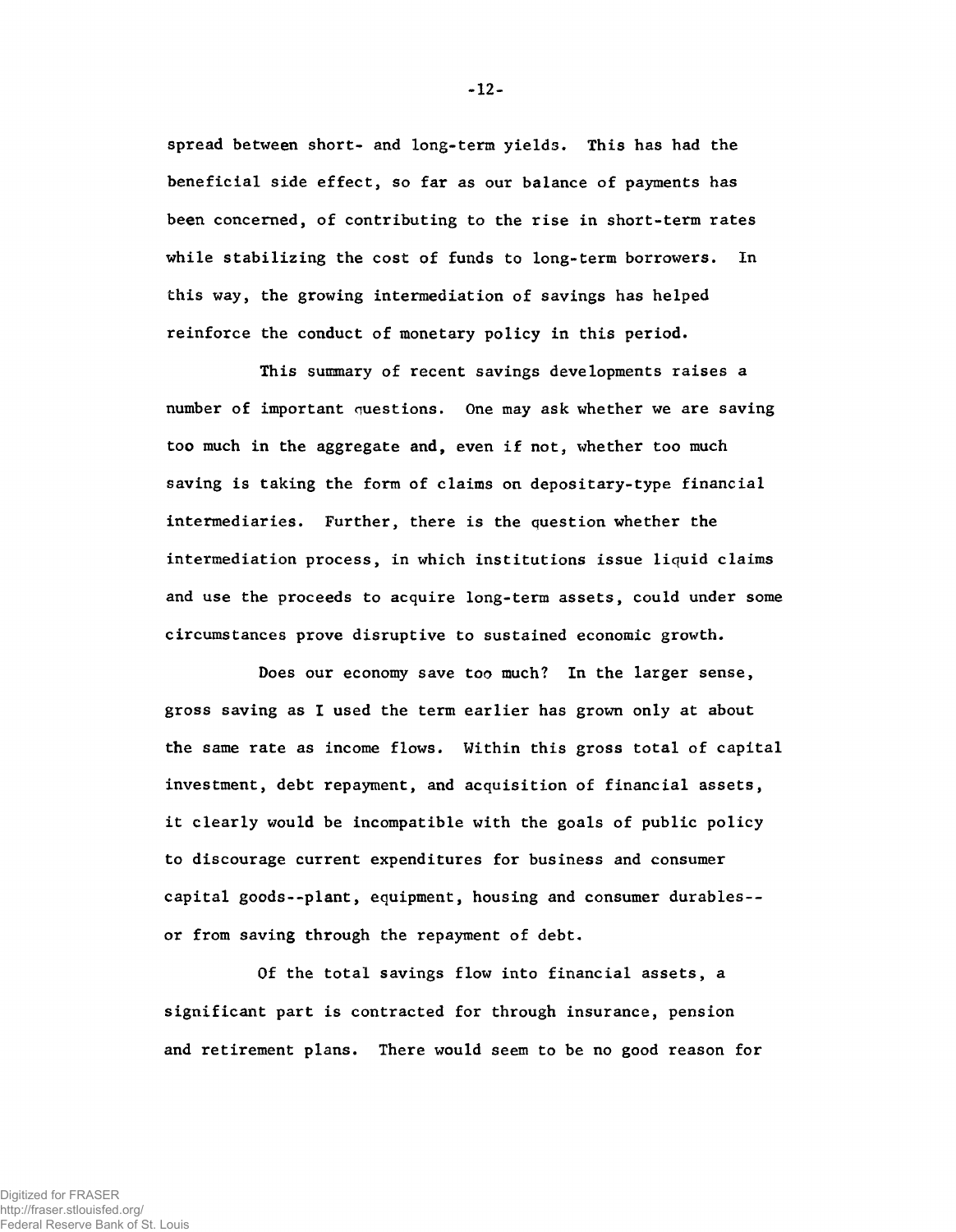interfering with these institutional arrangements, in which financial saving is only one element. The remainder of total saving may be used either to purchase market instruments or to acquire depositary-type claims on financial institutions. The way in which such saving is distributed depends on interest rate and other incentives and, in the case of marketable securities, interest rate changes can be relied on to balance supplies and demands.

In the long run, market forces also will tend to adjust rates of savings inflow to financial institutions. But there is considerably more danger that dislocations could occur before this outcome is reached. This reflects lags in response, competitive considerations, and the inclination of institutions to take all funds offered even though their utilizations might require a loosening in credit standards.

Against these dangers must be set the very real advantages to the efficient functioning of the economy which have accrued through the process of financial intermediation. The individual saver receives the benefit of an attractive yield with "instant" liquidity. And since the balancing of inflows and outflows of savings funds ordinarily can be counted on to lend stability to the level of deposits, institutions are able to make these funds available in a form suitable to borrowers in the capital markets.

**-** 13**-**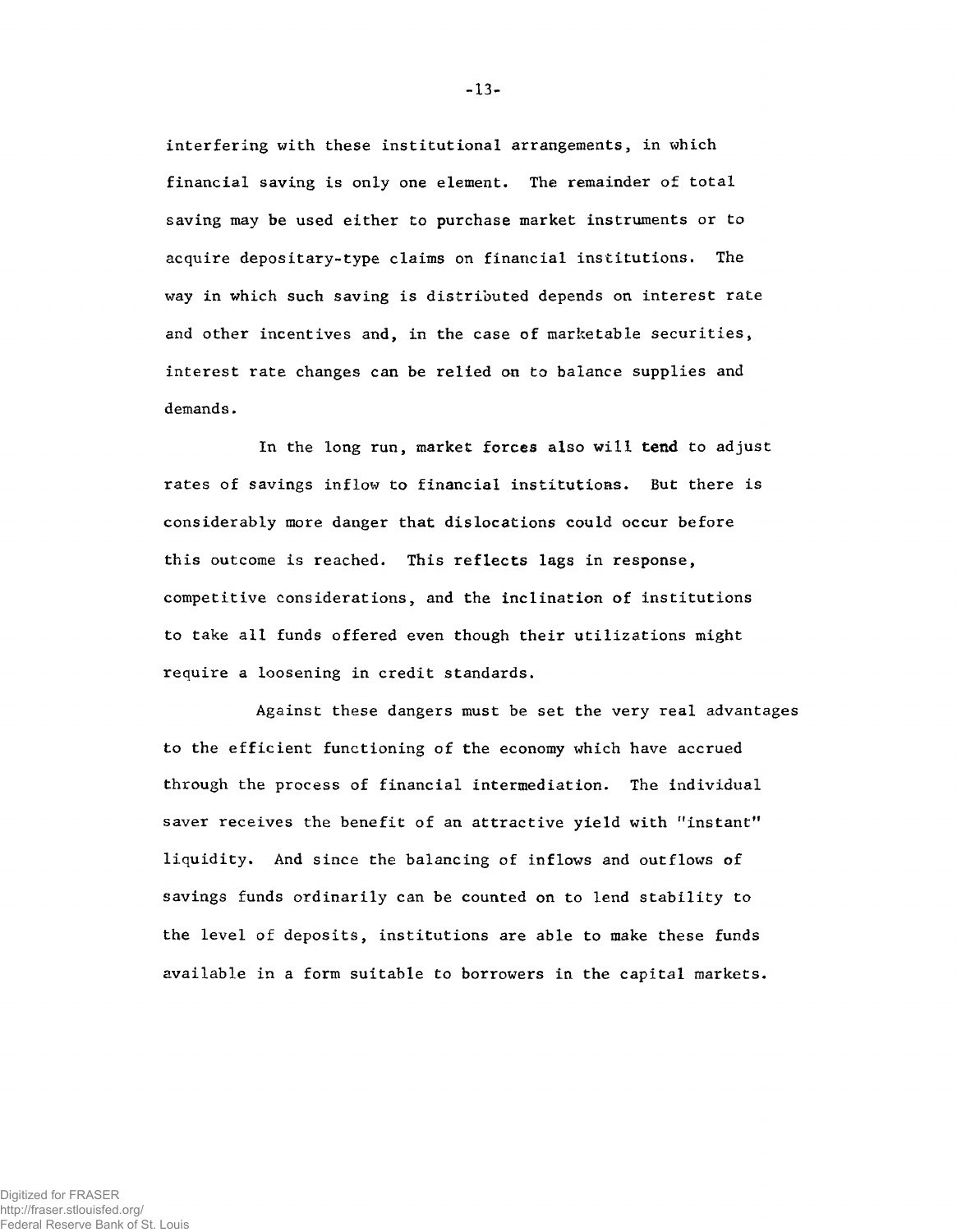The economy benefits not only from this mobilization of small savings, but also from the professional investment skills of institutional management. These advantages can best be realized when there are many competitive intermediaries at the local and national level to offset the danger of concentration of financial power. The increased effectiveness of bank competition in recent years has contributed to this objective, and also has had the advantage of placing funds with a highly diversified lender capable of choosing the most desirable investment outlets. One offsetting disadvantage under current circumstances and of a temporary nature is some probable worsening of the balance of payments drain. This results from the fact that banks engage in foreign lending more than other savings institutions because they are legally and technically competent to do so.

If, on balance, it is felt that the actual and potential disadvantages of intermediation on the scale of recent years outweigh the advantages, one remedy would lie in changing the rate differentials which have induced such growth. This could be done, so far as banks are concerned, by reducing the ceiling interest rates permitted under Regulation Q. Such regulatory action would dampen the flow of funds to these intermediaries and might well lead to some decrease in total financial flows as well. In effect, this would simply reverse actions which have encouraged the competition for savings over recent years.

**-** 14**-**